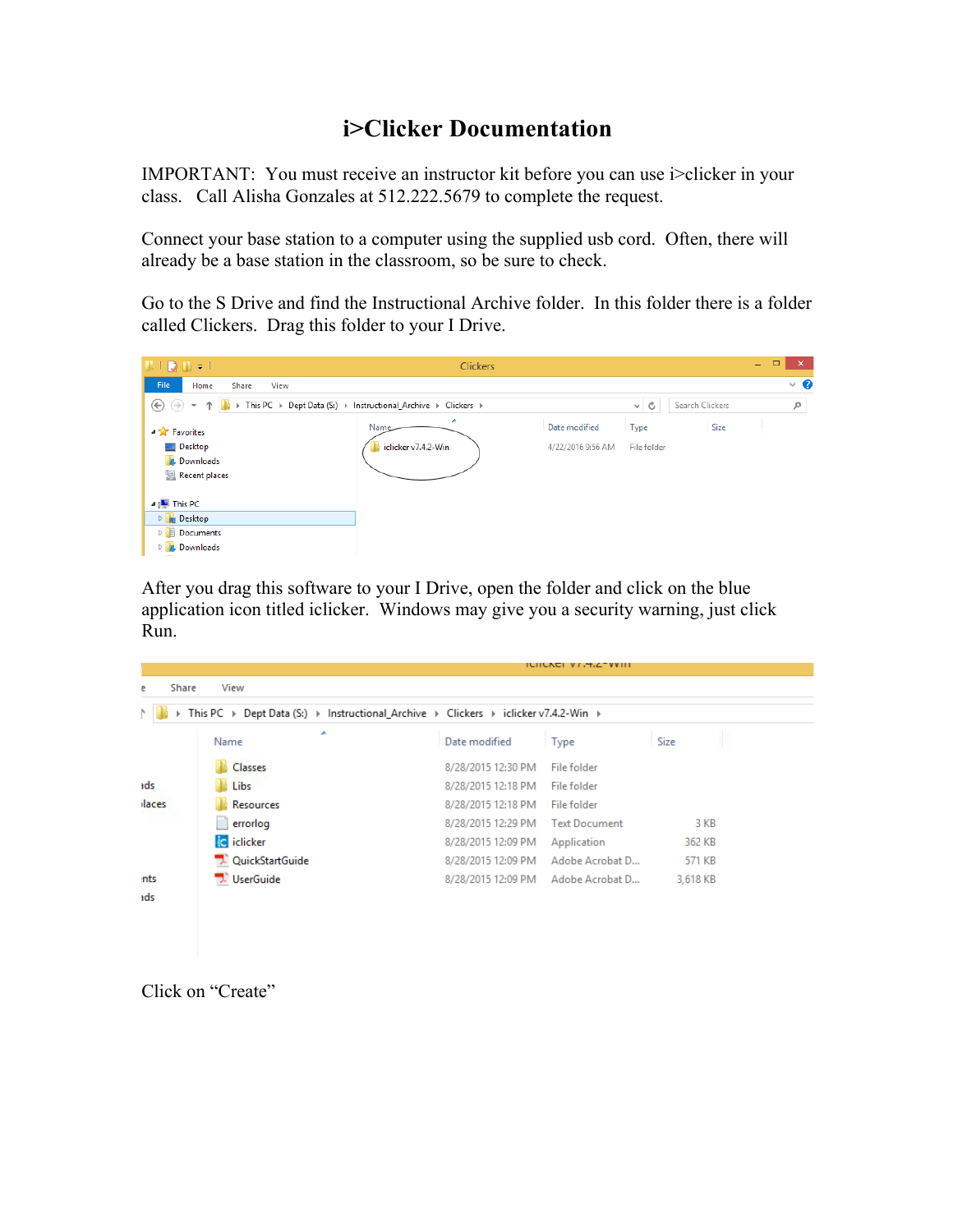| $i >$ clicker 7.4.2              | ×                        |
|----------------------------------|--------------------------|
| Course Session<br>Help           |                          |
| iclicker                         |                          |
|                                  | <b>Start New Session</b> |
| Create a new course to begin.    | <b>Resume Session</b>    |
|                                  | Open Gradebook           |
| Settings<br>+ Create<br>- Delete |                          |
|                                  |                          |
|                                  |                          |
|                                  | Select a Course          |

Put in your course name. It does not have to match the D2L name exactly.

|                                                                        | Create a New Course                                              |                  |  |
|------------------------------------------------------------------------|------------------------------------------------------------------|------------------|--|
| Course Name:                                                           |                                                                  |                  |  |
| This name does not need to match the official course name in your LMS. | You can always change your Course Name later in Course Settings. |                  |  |
|                                                                        |                                                                  | Cancel<br>Create |  |

Now that your course is created, select that course and click settings.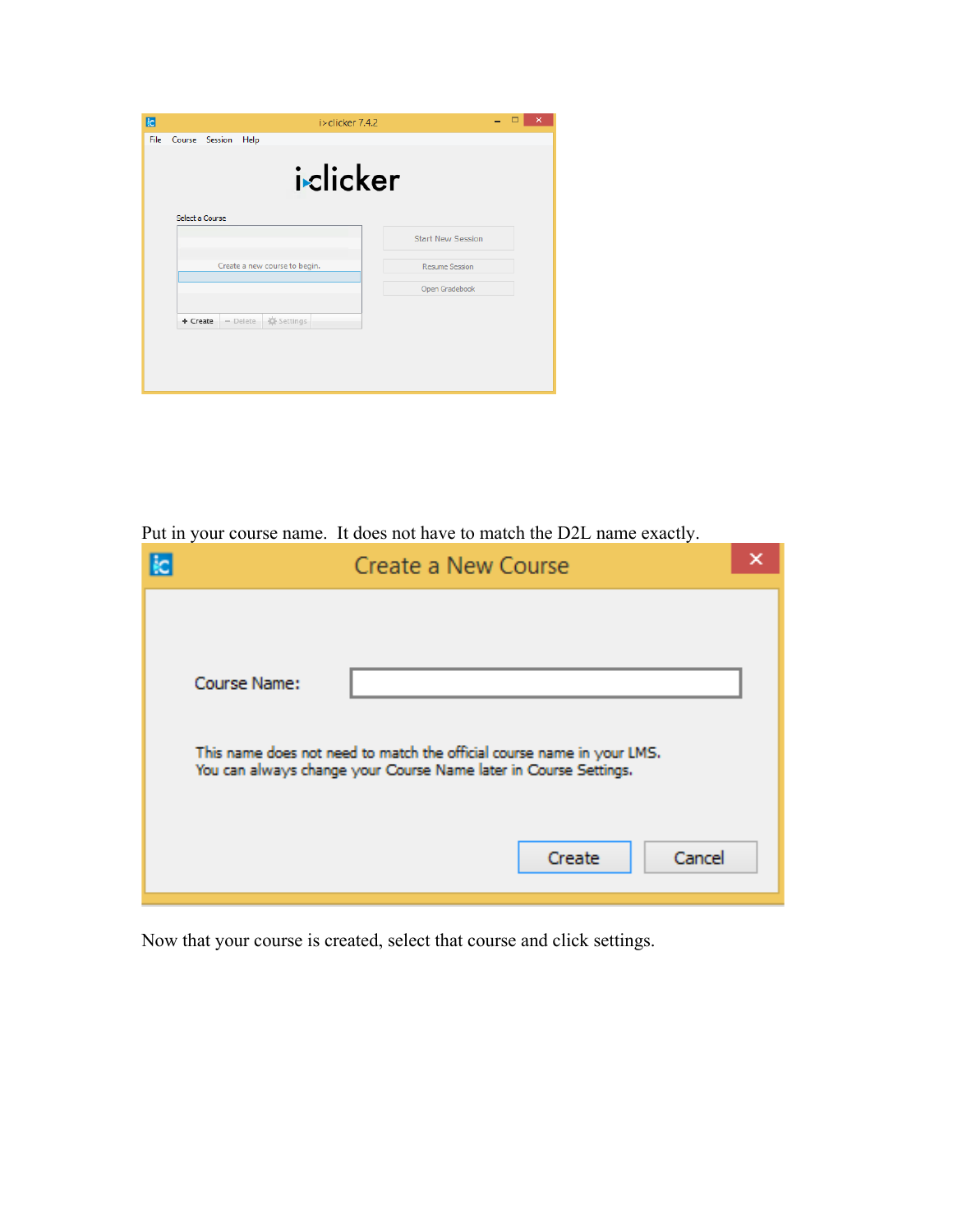|   | $\overline{\phantom{a}}$ ic |                   |                              |            | i>clicker 7.4.2 |  |
|---|-----------------------------|-------------------|------------------------------|------------|-----------------|--|
| ۹ | <b>File</b>                 |                   | Course Session               | Help       |                 |  |
|   |                             |                   |                              |            |                 |  |
|   |                             |                   |                              |            |                 |  |
|   |                             |                   |                              |            | iclick          |  |
|   |                             |                   |                              |            |                 |  |
| п |                             |                   |                              |            |                 |  |
|   |                             | Select a Course   |                              |            |                 |  |
|   |                             | <b>US History</b> |                              |            |                 |  |
|   |                             |                   |                              |            |                 |  |
|   |                             |                   |                              |            |                 |  |
|   |                             |                   |                              |            |                 |  |
|   |                             |                   |                              |            |                 |  |
|   |                             |                   |                              |            |                 |  |
|   |                             |                   |                              |            |                 |  |
|   |                             | + Create          |                              | $-$ Delete | Settings        |  |
|   |                             |                   |                              |            |                 |  |
|   |                             |                   |                              |            |                 |  |
|   |                             |                   | <b>REEF Polling disabled</b> |            |                 |  |
|   |                             |                   | Clicker responses enabled    |            |                 |  |
|   |                             |                   |                              |            |                 |  |
|   |                             |                   |                              |            |                 |  |

There are several tabs to review in the settings area. Be sure to read each one carefully. You should be sure to do the following:

- 1. Register your instructor clicker in the General tab
- 2. Enable Reef Polling for those using the Smart Phone App.
- 3. Choose your D2L course and setup your gradebook in the Gradebook tab
- 4. Review the settings in the scoring tab.
- 5. Click on all other tabs and make sure you are comfortable with the settings.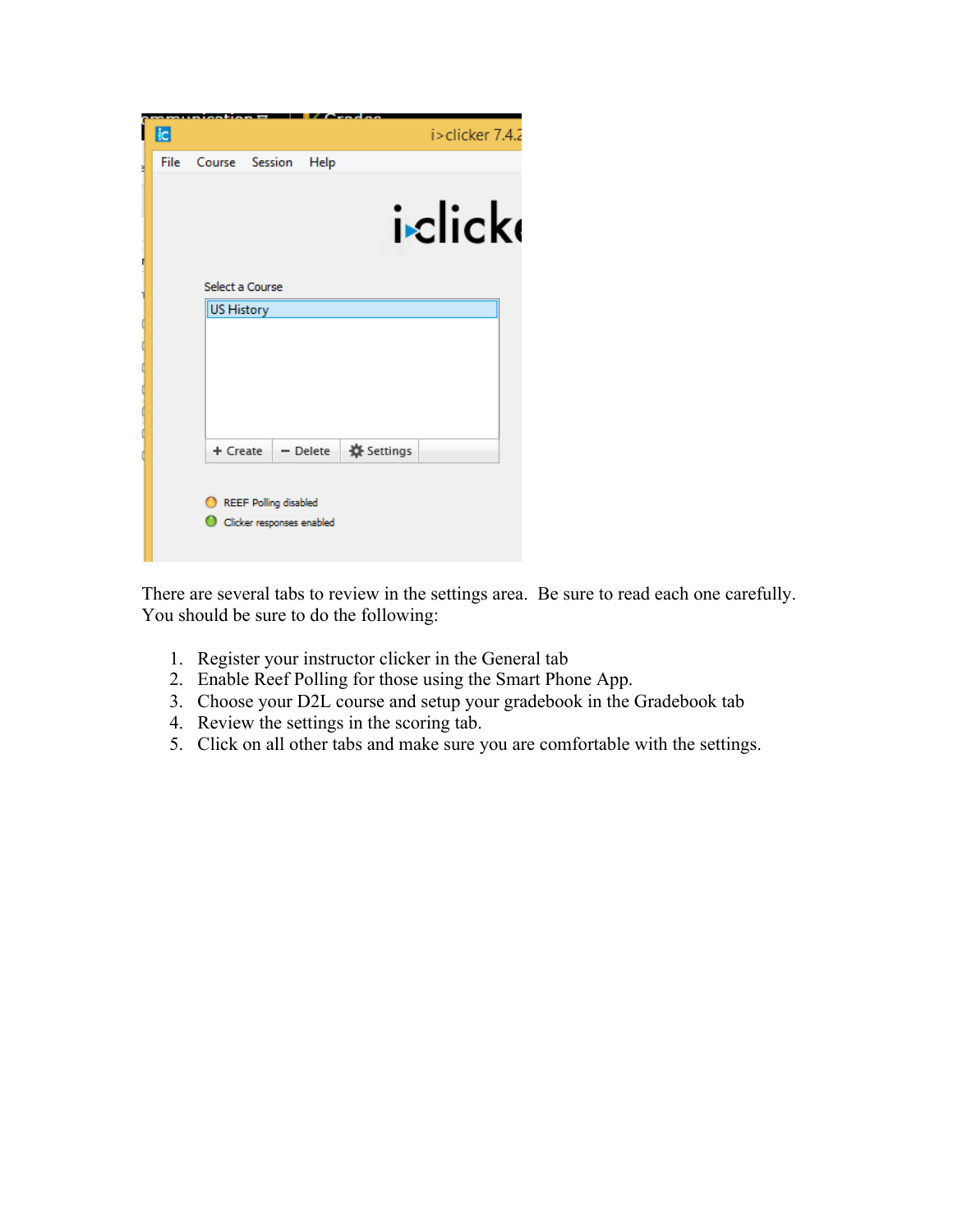|                    |                                                                                |                                      |           |         |                                                      | <b>Course Settings</b>   |                                     |  |
|--------------------|--------------------------------------------------------------------------------|--------------------------------------|-----------|---------|------------------------------------------------------|--------------------------|-------------------------------------|--|
| General            | <b>REEF Polling</b>                                                            | Gradebook                            | Roll Call | Toolbar | Scoring                                              | <b>Results</b>           | <b>Base Display</b>                 |  |
| General            |                                                                                |                                      |           |         |                                                      |                          |                                     |  |
| Course Name:       |                                                                                | <b>US History</b>                    |           |         |                                                      |                          |                                     |  |
|                    | <b>Instructor Remote ID:</b>                                                   | 8588909D                             |           |         | Eight character code on the back of remote           |                          |                                     |  |
|                    | Welcome Message:                                                               |                                      |           |         | Displayed on student i>clicker 2 remotes on power up |                          |                                     |  |
|                    | <b>Frequency code</b>                                                          |                                      |           |         |                                                      |                          |                                     |  |
|                    | Subfrequency Code 1: ◉ A ○ B ○ C ○ D                                           |                                      |           |         |                                                      |                          |                                     |  |
|                    |                                                                                | Subfrequency Code 2: ◉ A ○ B ○ C ○ D |           |         |                                                      |                          |                                     |  |
|                    |                                                                                |                                      |           |         |                                                      |                          |                                     |  |
|                    | When the frequency code is not set to default value AA, show an alert message: |                                      |           |         |                                                      |                          |                                     |  |
|                    | until manually closed v                                                        |                                      |           |         |                                                      |                          |                                     |  |
| <b>Preferences</b> |                                                                                |                                      |           |         |                                                      |                          |                                     |  |
|                    | Choose Language:                                                               | English                              |           |         |                                                      | $\overline{\phantom{a}}$ | Show language selection at start-up |  |
|                    | Prevent App Nap                                                                |                                      |           |         |                                                      |                          |                                     |  |
|                    |                                                                                |                                      |           |         |                                                      |                          |                                     |  |
|                    |                                                                                |                                      |           |         |                                                      |                          |                                     |  |
|                    |                                                                                |                                      |           |         |                                                      |                          |                                     |  |
|                    |                                                                                |                                      |           |         |                                                      |                          |                                     |  |
|                    |                                                                                |                                      |           |         |                                                      |                          |                                     |  |
|                    |                                                                                |                                      |           |         |                                                      |                          |                                     |  |

After you are comfortable with the settings, click save and close the window. Now click on your course and choose Open Gradebook on the opening screen.

| File<br>Course Session<br>Help<br>iclicker<br>Select a Course                                  |  |
|------------------------------------------------------------------------------------------------|--|
|                                                                                                |  |
|                                                                                                |  |
|                                                                                                |  |
| US History<br><b>Start New Session</b>                                                         |  |
| <b>Resume Session</b>                                                                          |  |
| Open Gradebook                                                                                 |  |
| Settings<br>$-$ Delete<br>+ Create<br><b>REEF Polling enabled</b><br>Clicker responses enabled |  |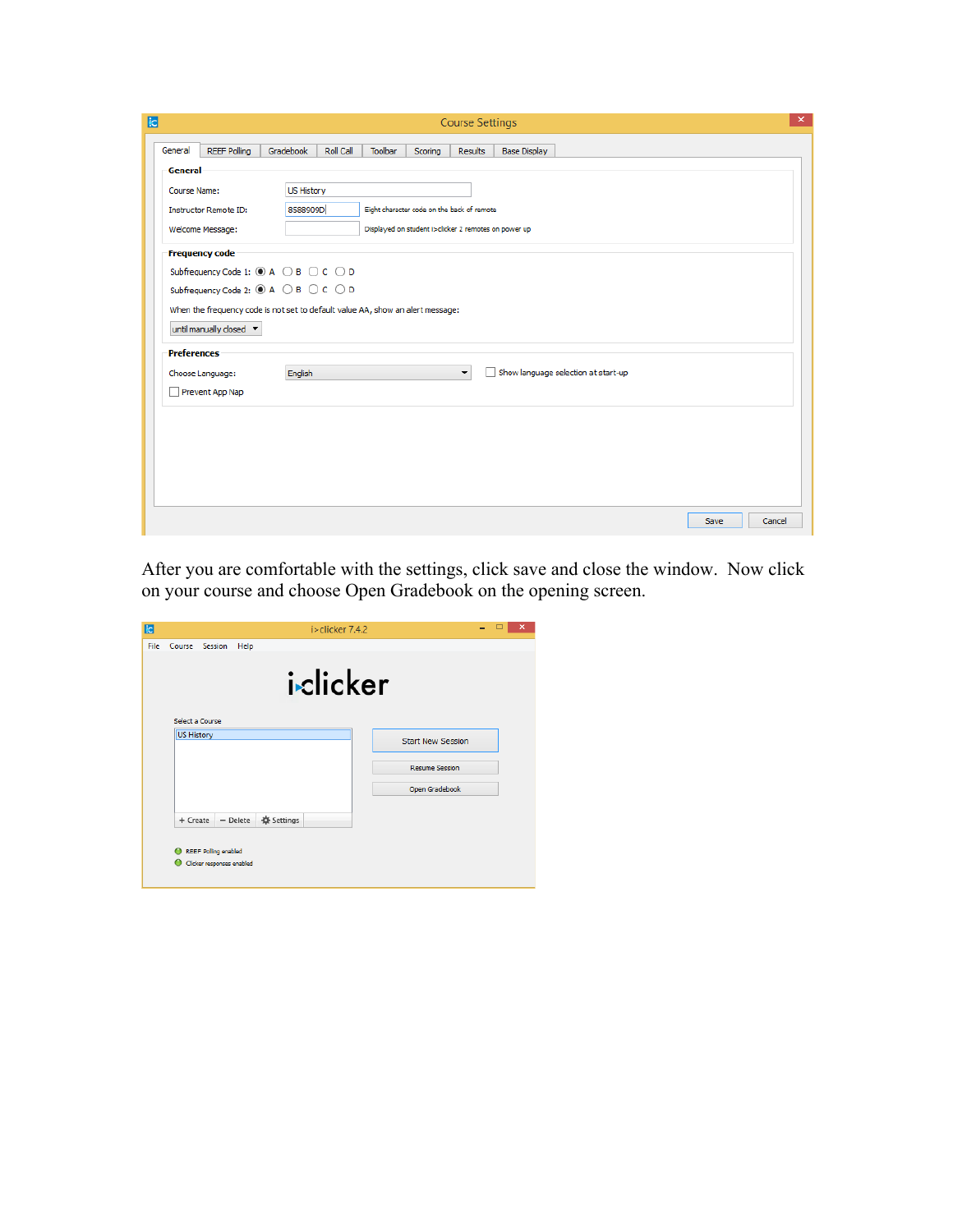| – □ × | US History             |                      |                 |                                                              |     |                          | <b>ic</b>              |
|-------|------------------------|----------------------|-----------------|--------------------------------------------------------------|-----|--------------------------|------------------------|
|       |                        |                      |                 |                                                              |     | File Course Session Help |                        |
|       |                        |                      | ▵               | $\bullet$<br>Settings Reports Export Sync Roster Sync Scores | ا∃+ | 画                        | ÷                      |
|       | Participation<br>Total | Performance<br>Total | Course<br>Total | Course<br>Average                                            |     |                          | Name                   |
|       | 0.00                   | 0.00                 | 0.00            |                                                              |     |                          | <b>Possible Points</b> |
|       | 0.00                   | 0.00                 | 0.00            |                                                              |     |                          | <b>Average Points</b>  |
|       | 0%                     | 0%                   | 0%              |                                                              |     |                          | Average %              |
|       |                        |                      |                 |                                                              |     |                          |                        |
|       |                        |                      |                 |                                                              |     |                          |                        |

This is where you sync your scores and sync your rosters. Click on sync rosters and you will see a list of all students in your class.

After you synced your rosters, you can close this window and begin a new session.

| <b>k</b> |                   |                             |            |          | i > clicker 7.4.2 |                          |  | × |
|----------|-------------------|-----------------------------|------------|----------|-------------------|--------------------------|--|---|
| File     |                   | Course Session              | Help       |          |                   |                          |  |   |
|          |                   |                             |            |          | iclicker          |                          |  |   |
|          |                   | Select a Course             |            |          |                   |                          |  |   |
|          | <b>US History</b> |                             |            |          |                   | <b>Start New Session</b> |  |   |
|          |                   |                             |            |          |                   |                          |  |   |
|          |                   |                             |            |          |                   | <b>Resume Session</b>    |  |   |
|          |                   |                             |            |          |                   | Open Gradebook           |  |   |
|          | + Create          |                             | $-$ Delete | Settings |                   |                          |  |   |
|          |                   | <b>REEF Polling enabled</b> |            |          |                   |                          |  |   |
|          |                   | Clicker responses enabled   |            |          |                   |                          |  |   |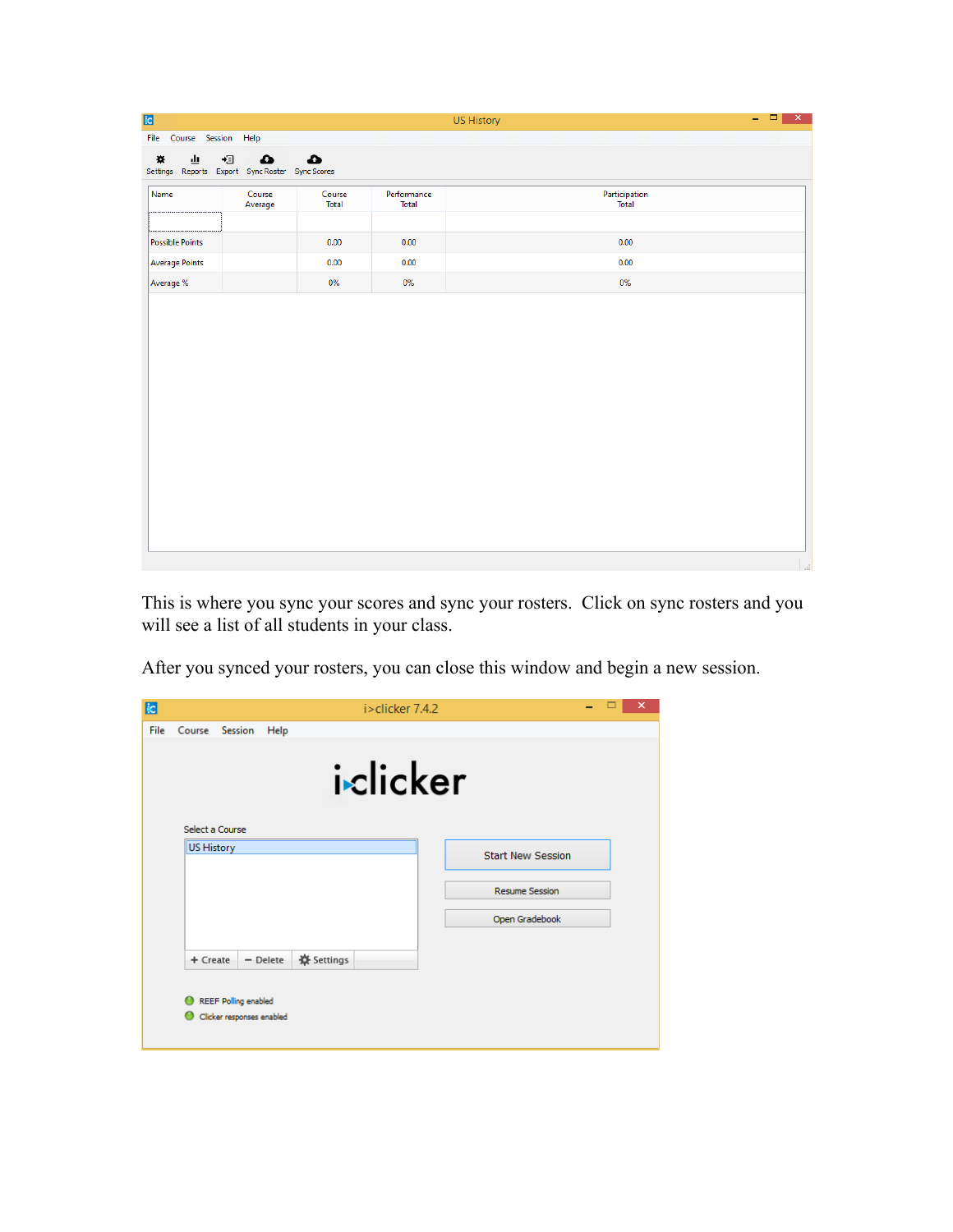#### REGISTER STUDENT CLICKERS

Students who purchase a clicker, will need to register their clicker in your class. To do this, start by going to D2L, login, and go to the class that you will be using the clicker in.

Click on the Content area of your class, and create a module for the clickers.

Go to the new module you created and click on Add Existing Activities>External Learning Tools:



Choose the Register your clicker link.

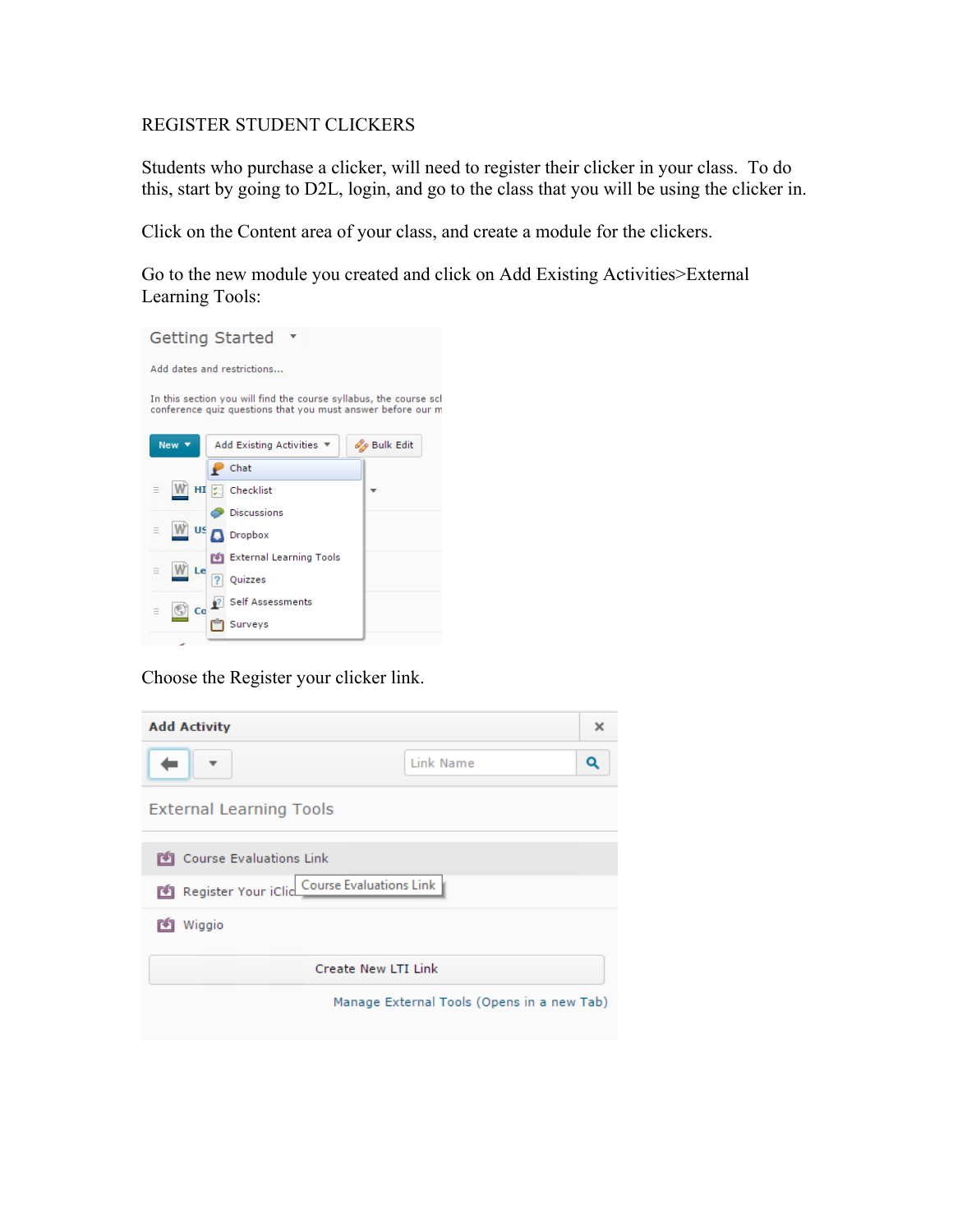#### **REEF POLLING**

Set up an account on Reef Polling. This will ensure that students can use the i<clicker app on their smart phone.

| Go to https://app.reef-education.com/#/login |
|----------------------------------------------|
| >Click "Create a New Account"                |

|                   | <b>REEF</b><br>Polling<br><sub>by idicker.</sub>                                                                |  |
|-------------------|-----------------------------------------------------------------------------------------------------------------|--|
|                   | <b>Sign In to My Account</b>                                                                                    |  |
| Email             |                                                                                                                 |  |
| Password          |                                                                                                                 |  |
| Keep me signed in |                                                                                                                 |  |
|                   | Sign In                                                                                                         |  |
|                   | Forgot Password?                                                                                                |  |
|                   | <b>Create a New Account</b>                                                                                     |  |
|                   | @ 2014-2015 Macmillan New Ventures, LLC.<br>All rights reserved.<br>Privacy Policy   Terms of Service   Support |  |

>Enter the following information

| <b>First Name:</b>                                 |
|----------------------------------------------------|
| <b>Last Name:</b>                                  |
|                                                    |
| Email:                                             |
| <b>Student ID: (optional)</b>                      |
|                                                    |
| Password:                                          |
| <b>Confirm Password:</b>                           |
|                                                    |
| I agree to the Privacy Policy and Terms of Service |
| <b>Create Account</b>                              |
| Cancel                                             |

After you login, you will need to add your courses to the list. When you click "Add a Course" it will ask you to enter the institution's name. Be sure to choose the correct campus (Rangely or Craig)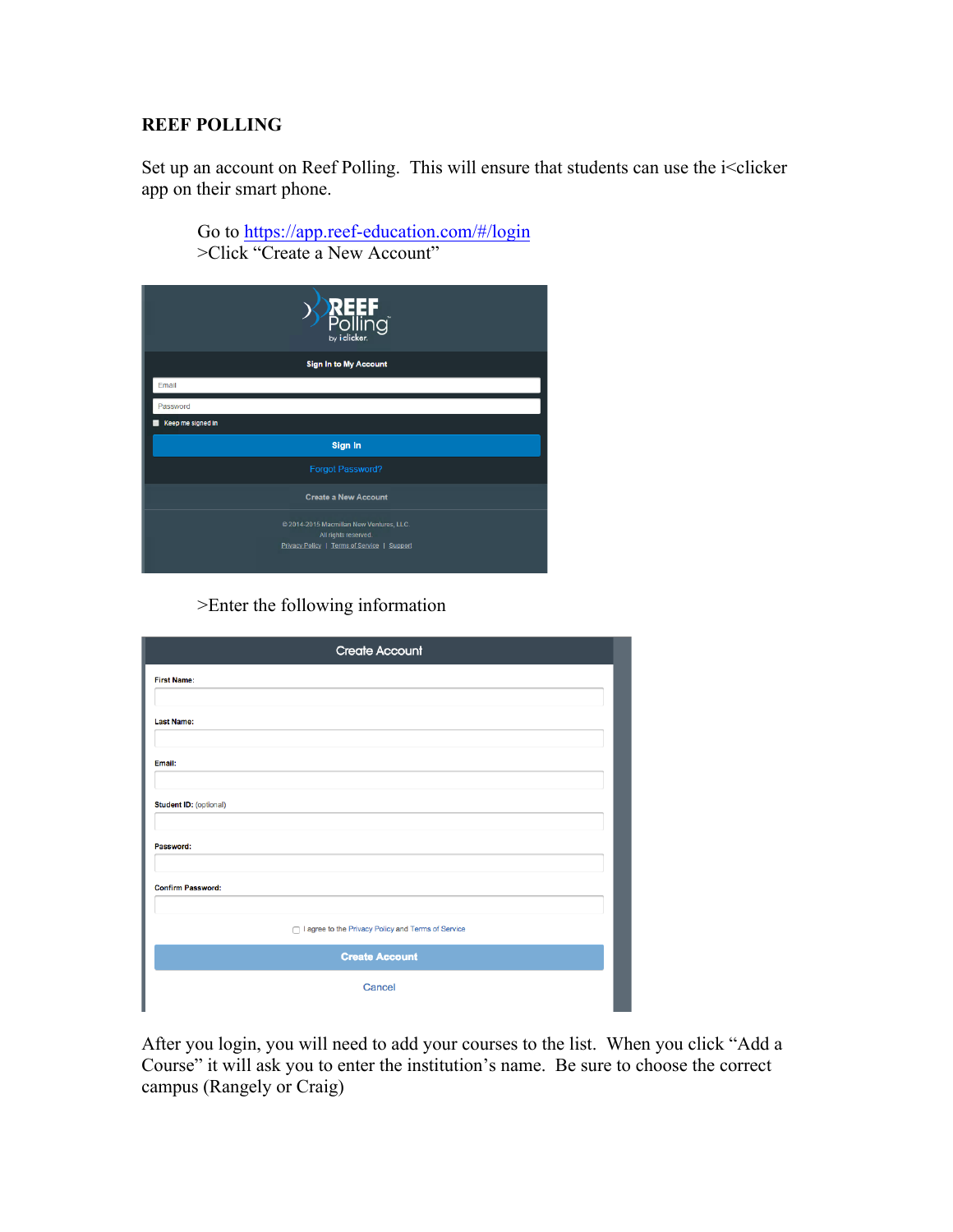| ≡                                     | Courses                  |
|---------------------------------------|--------------------------|
|                                       | <b>Add a Course</b>      |
| <b>US History FA15</b><br>Ryan Wilson | $\overline{\phantom{a}}$ |
|                                       |                          |

## **SETUP GRADEBOOK**

After your course is created click on the gradebook button displayed on the opening screen.

| k<br>i>clicker 7.4.4                                                      | $15.07 - 111$<br><u>retreter</u><br>× |
|---------------------------------------------------------------------------|---------------------------------------|
| <b>File</b><br>Course Session<br>Help                                     |                                       |
| iclicker<br>Select a Course.                                              |                                       |
| LA History SP16                                                           |                                       |
| US History FA15                                                           | <b>Start New Session</b>              |
| World History FA15                                                        | <b>Resume Session</b>                 |
|                                                                           | Open Gradebook                        |
|                                                                           | Open Gradebook                        |
| Settings<br>$-$ Delete<br>+ Create                                        |                                       |
| REEF Polling enabled<br>Please connect a base to enable clicker responses |                                       |

With the gradebook open, and D2L open in your default browser, click on sync roster.